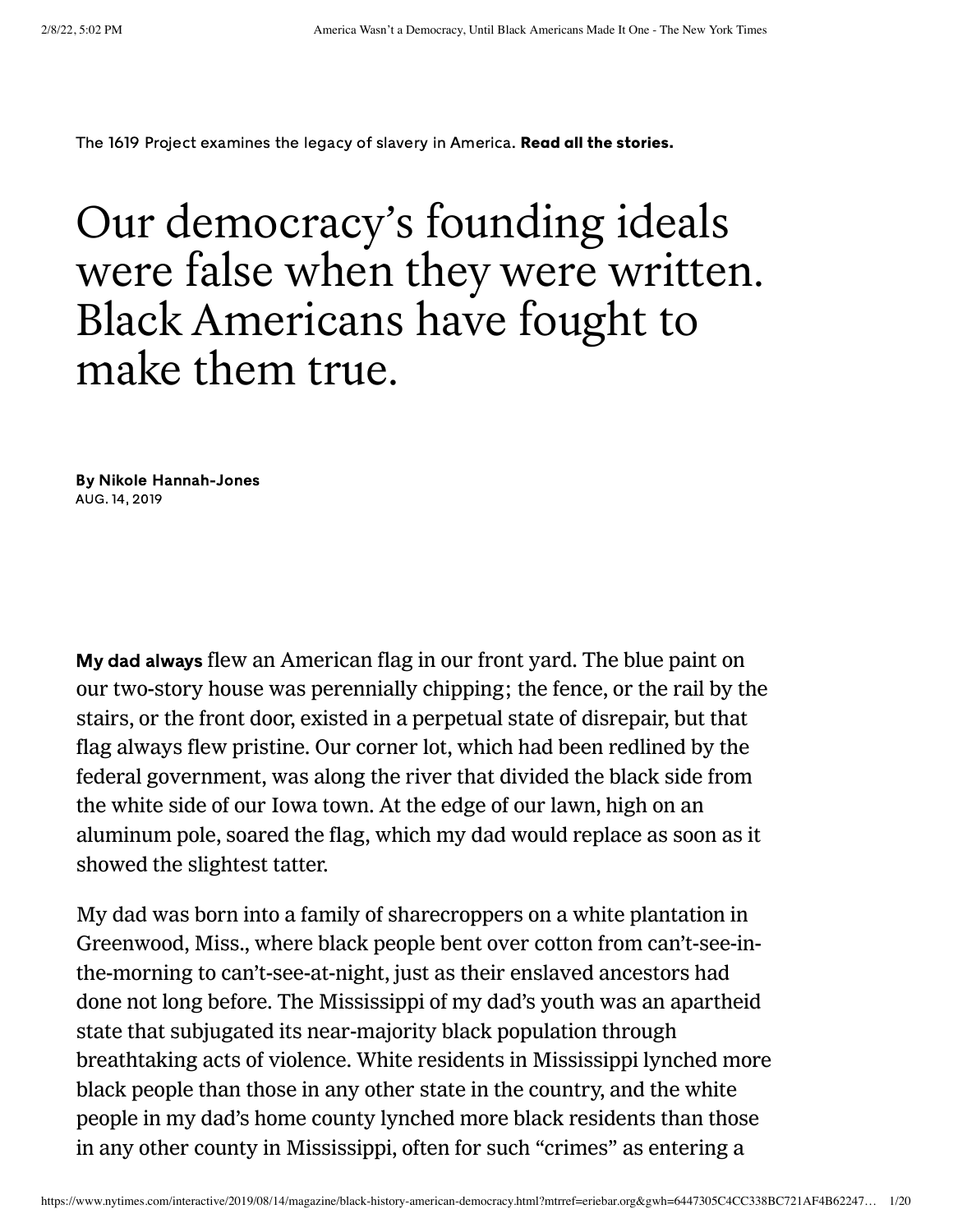1940s, she packed up her few belongings and her three small children and room occupied by white women, bumping into a white girl or trying to start a sharecroppers union. My dad's mother, like all the black people in Greenwood, could not vote, use the public library or find work other than toiling in the cotton fields or toiling in white people's houses. So in the joined the flood of black Southerners fleeing North. She got off the Illinois Central Railroad in Waterloo, Iowa, only to have her hopes of the mythical Promised Land shattered when she learned that Jim Crow did not end at the Mason-Dixon line.

Grandmama, as we called her, found a house in a segregated black neighborhood on the city's east side and then found the work that was considered black women's work no matter where black women lived cleaning white people's houses. Dad, too, struggled to find promise in this land. In 1962, at age 17, he signed up for the Army. Like many young men, he joined in hopes of escaping poverty. But he went into the military for another reason as well, a reason common to black men: Dad hoped that if he served his country, his country might finally treat him as an American.

The 1619 Project is an ongoing initiative from The New York Times Magazine that began in August 2019, the 400th anniversary of the beginning of American slavery. It aims to reframe the country's history by placing the [consequences](https://www.nytimes.com/interactive/2019/08/14/magazine/1619-america-slavery.html) of slavery and the contributions of black Americans at the very center of our national narrative. Read all the stories.

The Army did not end up being his way out. He was passed over for opportunities, his ambition stunted. He would be discharged under murky circumstances and then labor in a series of service jobs for the rest of his life. Like all the black men and women in my family, he believed in hard work, but like all the black men and women in my family, no matter how hard he worked, he never got ahead.

So when I was young, that flag outside our home never made sense to me. How could this black man, having seen firsthand the way his country abused black Americans, how it refused to treat us as full citizens, proudly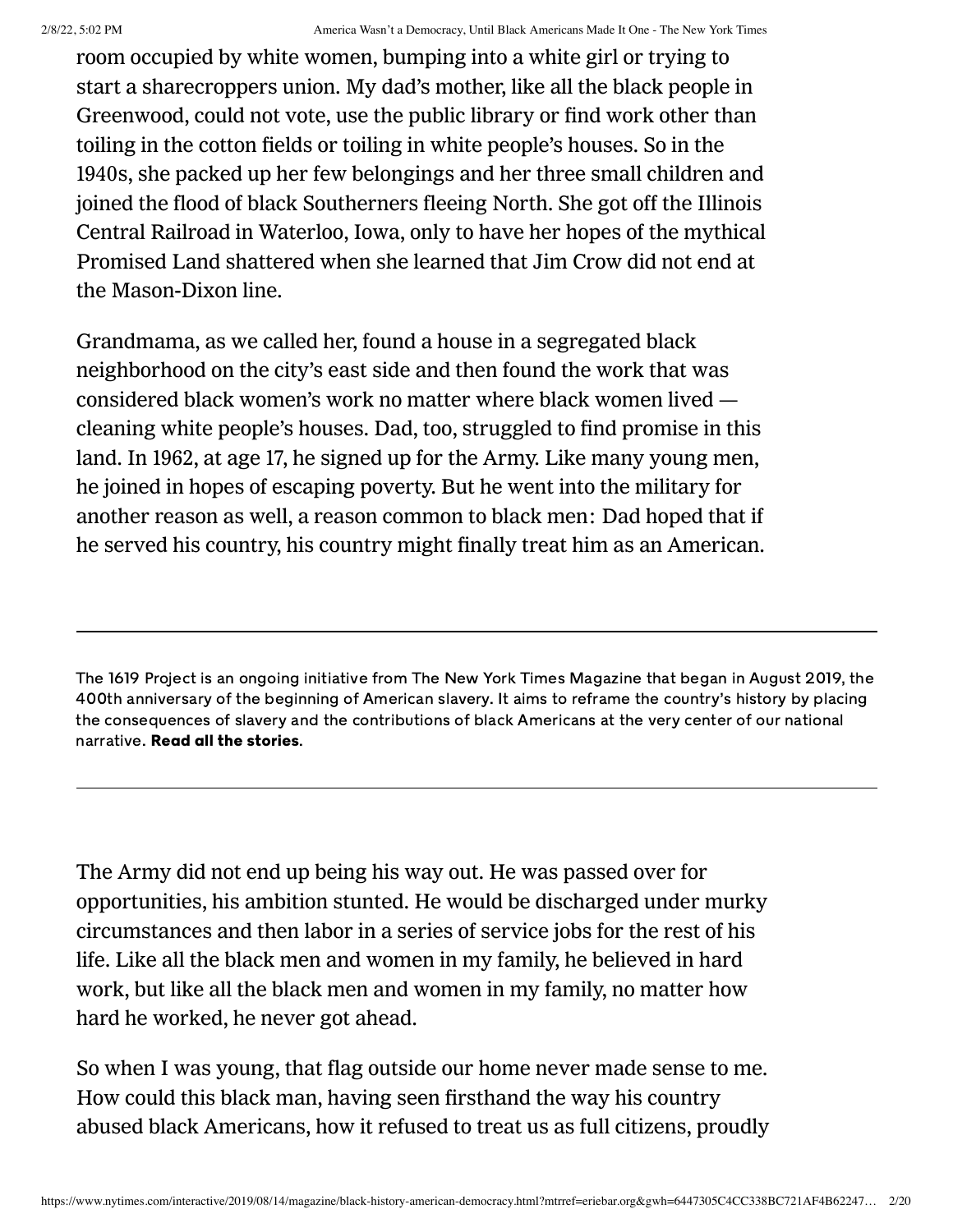fly its banner? I didn't understand his patriotism. It deeply embarrassed me.

really ours, that our history as a people began with enslavement and that I had been taught, in school, through cultural osmosis, that the flag wasn't we had contributed little to this great nation. It seemed that the closest thing black Americans could have to cultural pride was to be found in our vague connection to Africa, a place we had never been. That my dad felt so much honor in being an American felt like a marker of his degradation, his acceptance of our subordination.

Like most young people, I thought I understood so much, when in fact I understood so little. My father knew exactly what he was doing when he raised that flag. He knew that our people's contributions to building the richest and most powerful nation in the world were indelible, that the United States simply would not exist without us.

In August 1619, just 12 years after the English settled Jamestown, Va., one year before the Puritans landed at Plymouth Rock and some 157 years before the English colonists even decided they wanted to form their own country, the Jamestown colonists bought 20 to 30 enslaved Africans from English pirates. The pirates had stolen them from a Portuguese slave ship that had forcibly taken them from what is now the country of Angola. Those men and women who came ashore on that August day were the beginning of American slavery. They were among the 12.5 million Africans who would be kidnapped from their homes and brought in chains across the Atlantic Ocean in the largest forced migration in human history until the Second World War. Almost two million did not survive the grueling journey, known as the Middle Passage.

Before the abolishment of the international slave trade, 400,000 enslaved Africans would be sold into America. Those individuals and their descendants transformed the lands to which they'd been brought into some of the most successful colonies in the British Empire. Through backbreaking labor, they cleared the land across the Southeast. They taught the colonists to grow rice. They grew and picked the cotton that at the height of slavery was the nation's most valuable commodity, accounting for half of all American exports and 66 percent of the world's supply. They built the plantations of George Washington, Thomas Jefferson and James Madison, sprawling properties that today attract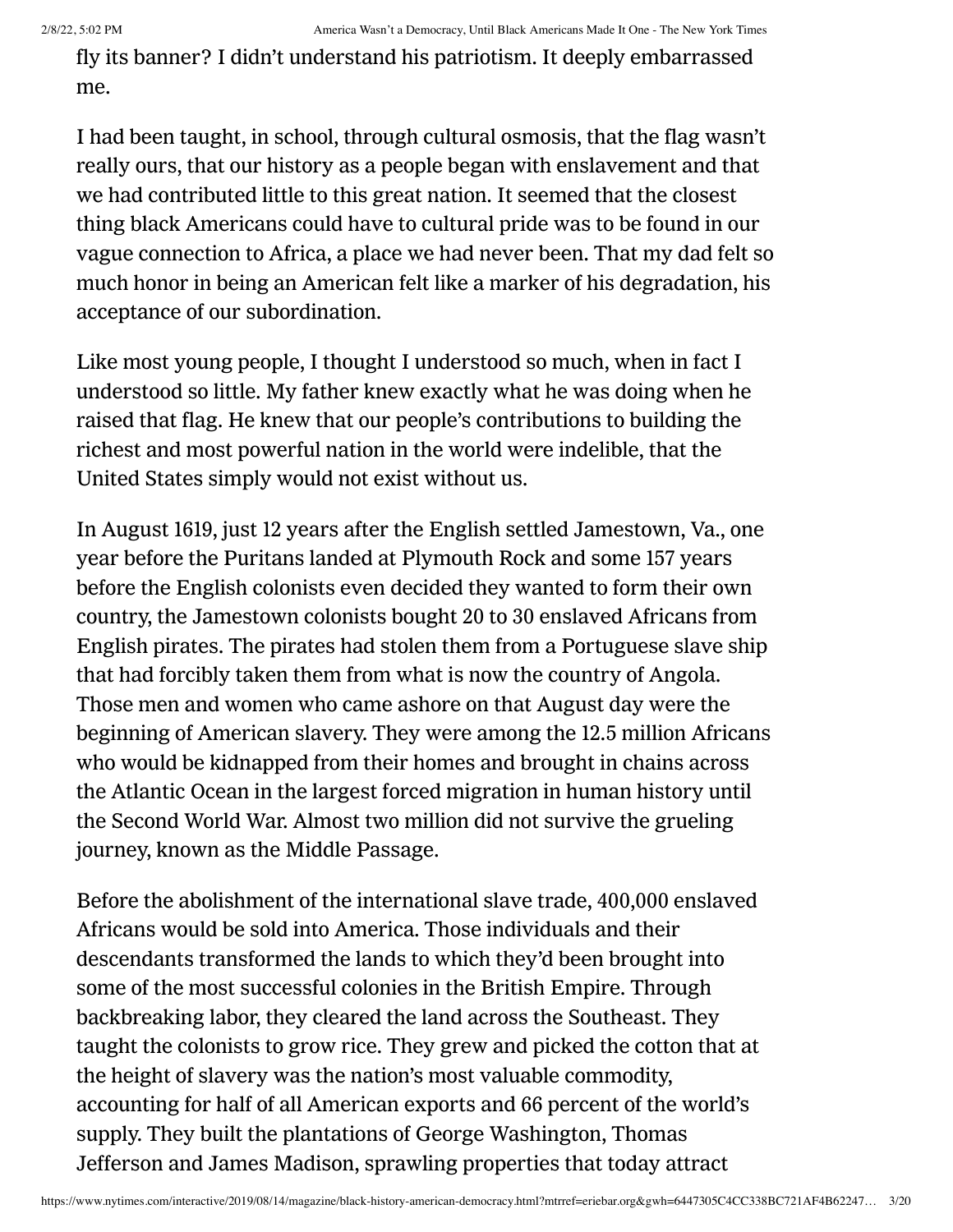the railroads that crisscrossed the South and that helped take the cotton thousands of visitors from across the globe captivated by the history of the world's greatest democracy. They laid the foundations of the White House and the Capitol, even placing with their unfree hands the Statue of Freedom atop the Capitol dome. They lugged the heavy wooden tracks of they picked to the Northern textile mills, fueling the Industrial Revolution. They built vast fortunes for white people North and South — at one time, the second-richest man in the nation was a Rhode Island "slave trader." Profits from black people's stolen labor helped the young nation pay off its war debts and financed some of our most prestigious universities. It was the relentless buying, selling, insuring and financing of their bodies and the products of their labor that made Wall Street a thriving banking, insurance and trading sector and New York City the financial capital of the world.

But it would be historically inaccurate to reduce the contributions of black people to the vast material wealth created by our bondage. Black Americans have also been, and continue to be, foundational to the idea of American freedom. More than any other group in this country's history, we have served, generation after generation, in an overlooked but vital role: It is we who have been the perfecters of this democracy.

The United States is a nation founded on both an ideal and a lie. Our Declaration of Independence, approved on July 4, 1776, proclaims that "all men are created equal" and "endowed by their Creator with certain unalienable rights." But the white men who drafted those words did not believe them to be true for the hundreds of thousands of black people in their midst. "Life, Liberty and the pursuit of Happiness" did not apply to fully one-fifth of the country. Yet despite being violently denied the freedom and justice promised to all, black Americans believed fervently in the American creed. Through centuries of black resistance and protest, we have helped the country live up to its founding ideals. And not only for ourselves — black rights struggles paved the way for every other rights struggle, including women's and gay rights, immigrant and disability rights.

Without the idealistic, strenuous and patriotic efforts of black Americans, our democracy today would most likely look very different — it might not be a democracy at all.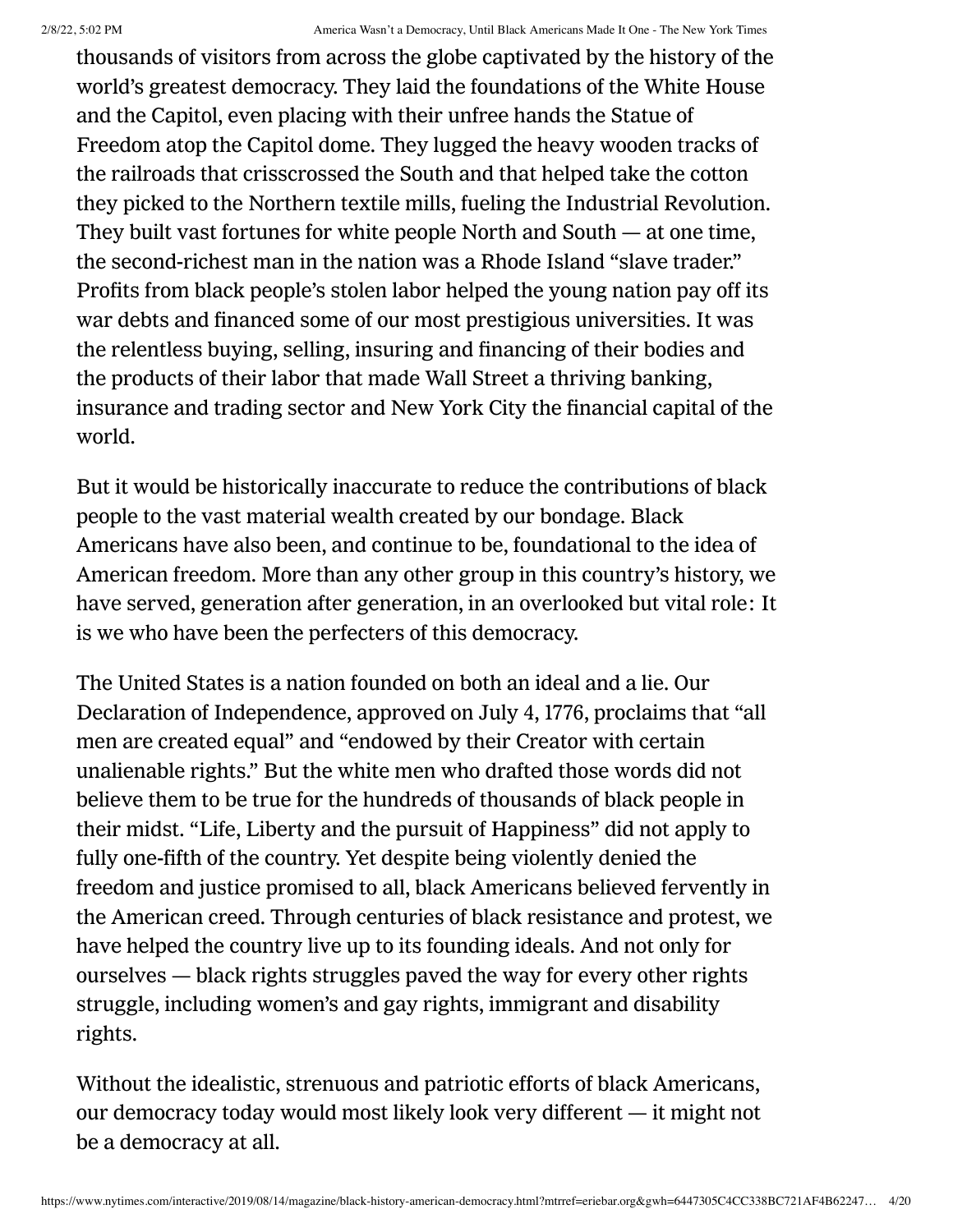2/8/22, 5:02 PM America Wasn't a Democracy, Until Black Americans Made It One - The New York Times

century. In every war this nation has waged since that first one, black The very first person to die for this country in the American Revolution was a black man who himself was not free. Crispus Attucks was a fugitive from slavery, yet he gave his life for a new nation in which his own people would not enjoy the liberties laid out in the Declaration for another Americans have fought — today we are the most likely of all racial groups to serve in the United States military.

My father, one of those many black Americans who answered the call, knew what it would take me years to understand: that the year 1619 is as important to the American story as 1776. That black Americans, as much as those men cast in alabaster in the nation's capital, are this nation's true "founding fathers." And that no people has a greater claim to that flag than us.

In June 1776, Thomas Jefferson sat at his portable writing desk in a rented room in Philadelphia and penned these words: "We hold these truths to be self-evident, that all men are created equal, that they are endowed by their Creator with certain unalienable Rights, that among these are Life, Liberty and the pursuit of Happiness." For the last 243 years, this fierce assertion of the fundamental and natural rights of humankind to freedom and selfgovernance has defined our global reputation as a land of liberty. As Jefferson composed his inspiring words, however, a teenage boy who would enjoy none of those rights and liberties waited nearby to serve at his master's beck and call. His name was Robert Hemings, and he was the half brother of Jefferson's wife, born to Martha Jefferson's father and a woman he owned. It was common for white enslavers to keep their halfblack children in slavery. Jefferson had chosen Hemings, from among about 130 enslaved people that worked on the forced-labor camp he called Monticello, to accompany him to Philadelphia and ensure his every comfort as he drafted the text making the case for a new democratic republic based on the individual rights of men.

At the time, one-fifth of the population within the 13 colonies struggled under a brutal system of slavery unlike anything that had existed in the world before. Chattel slavery was not conditional but racial. It was heritable and permanent, not temporary, meaning generations of black people were born into it and passed their enslaved status onto their children. Enslaved people were not recognized as human beings but as property that could be mortgaged, traded, bought, sold, used as collateral,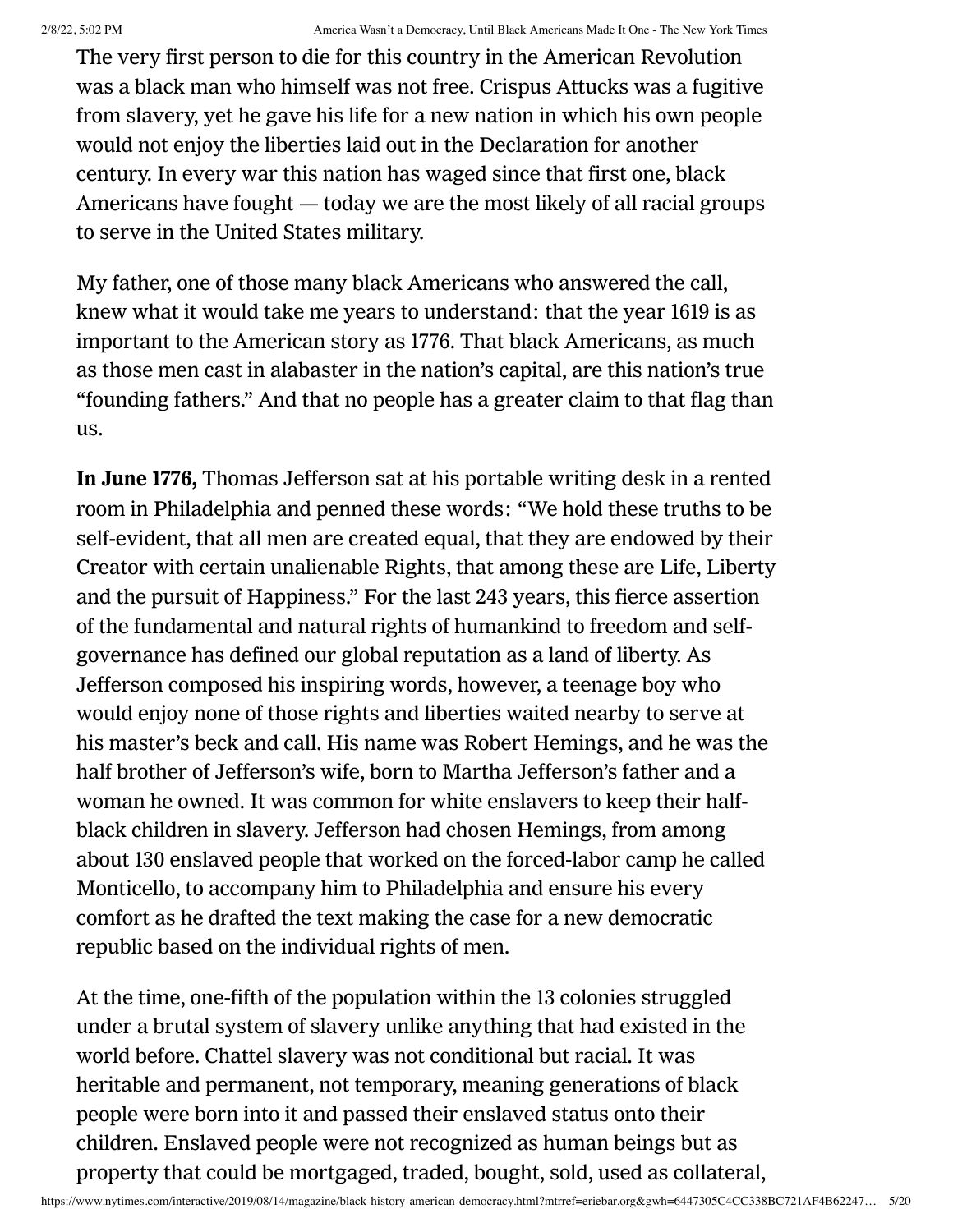2/8/22, 5:02 PM America Wasn't a Democracy, Until Black Americans Made It One - The New York Times

abolitionist William Goodell wrote in 1853, "If any thing founded on given as a gift and disposed of violently. Jefferson's fellow white colonists knew that black people were human beings, but they created a network of laws and customs, astounding for both their precision and cruelty, that ensured that enslaved people would never be treated as such. As the falsehood might be called a science, we might add the system of American slavery to the list of the strict sciences."

[\[Listen to a new podcast with Nik](https://www.nytimes.com/2019/08/23/podcasts/1619-slavery-anniversary.html)ole Hannah-Jones that tells the story of slavery and its legacy like you've never heard it before[.\]](https://www.nytimes.com/2019/08/23/podcasts/1619-slavery-anniversary.html)

Enslaved people could not legally marry. They were barred from learning to read and restricted from meeting privately in groups. They had no claim to their own children, who could be bought, sold and traded away from them on auction blocks alongside furniture and cattle or behind storefronts that advertised "Negroes for Sale." Enslavers and the courts did not honor kinship ties to mothers, siblings, cousins. In most courts, they had no legal standing. Enslavers could rape or murder their property without legal consequence. Enslaved people could own nothing, will nothing and inherit nothing. They were legally tortured, including by those working for Jefferson himself. They could be worked to death, and often were, in order to produce the highest profits for the white people who owned them.

Yet in making the argument against Britain's tyranny, one of the colonists' favorite rhetorical devices was to claim that *they* were the slaves — to Britain. For this duplicity, they faced burning criticism both at home and abroad. As Samuel Johnson, an English writer and Tory opposed to American independence, quipped, "How is it that we hear the loudest yelps for liberty among the drivers of Negroes?"

Conveniently left out of our founding mythology is the fact that one of the primary reasons some of the colonists decided to declare their independence from Britain was because they wanted to protect the institution of slavery. By 1776, Britain had grown deeply conflicted over its role in the barbaric institution that had reshaped the Western Hemisphere. In London, there were growing calls to abolish the slave trade. This would have upended the economy of the colonies, in both the North and the South. The wealth and prominence that allowed Jefferson, at just 33, and the other founding fathers to believe they could successfully break off from one of the mightiest empires in the world came from the dizzying profits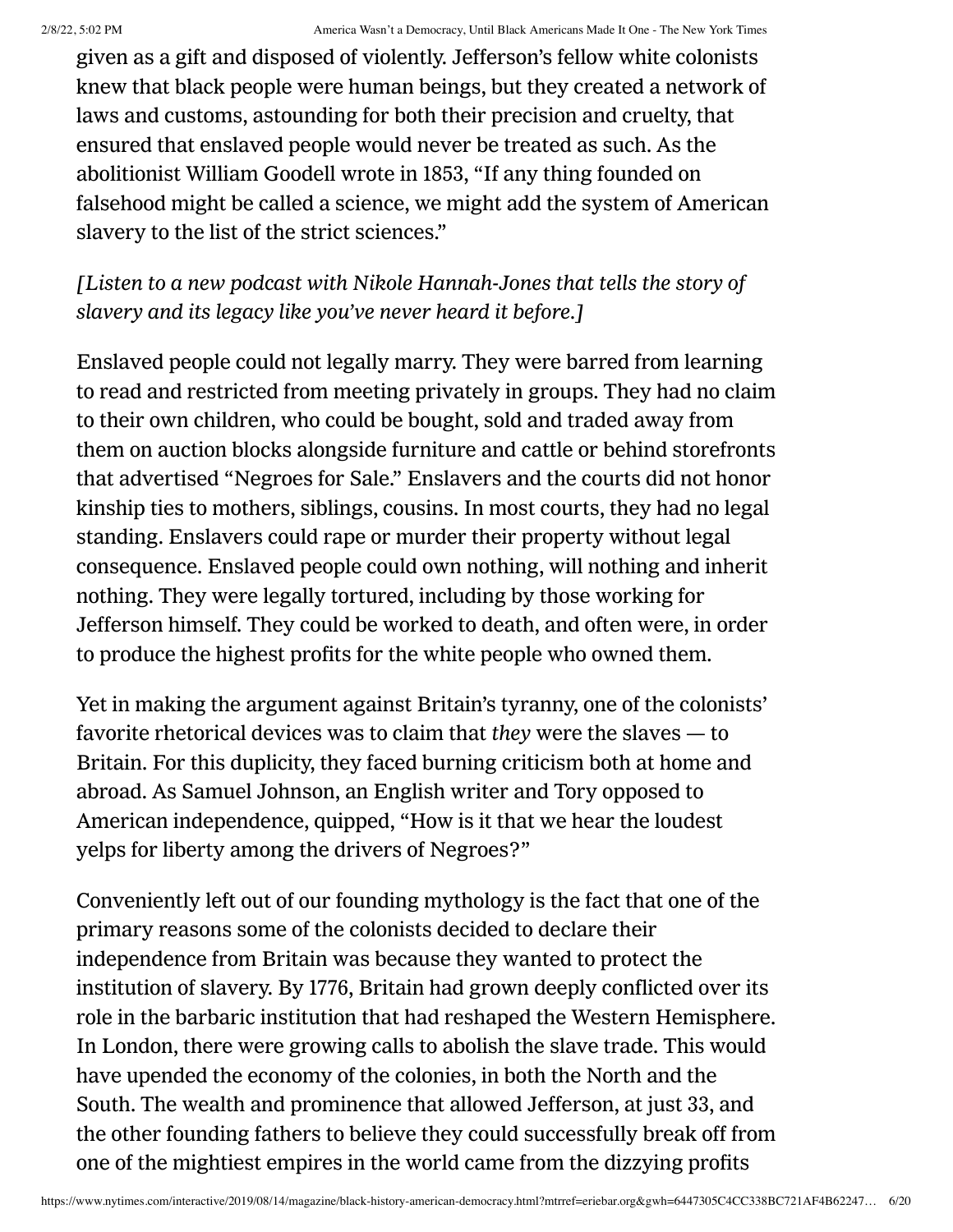incidental that 10 of this nation's first 12 presidents were enslavers, and generated by chattel slavery. In other words, we may never have revolted against Britain if some of the founders had not understood that slavery empowered them to do so; nor if they had not believed that independence was required in order to ensure that slavery would continue. It is not some might argue that this nation was founded not as a democracy but as a slavocracy.

Jefferson and the other founders were keenly aware of this hypocrisy. And so in Jefferson's original draft of the Declaration of Independence, he tried to argue that it wasn't the colonists' fault. Instead, he blamed the king of England for forcing the institution of slavery on the unwilling colonists and called the trafficking in human beings a crime. Yet neither Jefferson nor most of the founders intended to abolish slavery, and in the end, they struck the passage.

There is no mention of slavery in the final Declaration of Independence. Similarly, 11 years later, when it came time to draft the Constitution, the framers carefully constructed a document that preserved and protected slavery without ever using the word. In the texts in which they were making the case for freedom to the world, they did not want to explicitly enshrine their hypocrisy, so they sought to hide it. The Constitution contains 84 clauses. Six deal directly with the enslaved and their enslavement, as the historian David Waldstreicher has written, and five more hold implications for slavery. The Constitution protected the "property" of those who enslaved black people, prohibited the federal government from intervening to end the importation of enslaved Africans for a term of 20 years, allowed Congress to mobilize the militia to put down insurrections by the enslaved and forced states that had outlawed slavery to turn over enslaved people who had run away seeking refuge. Like many others, the writer and abolitionist Samuel Bryan called out the deceit, saying of the Constitution, "The words are dark and ambiguous; such as no plain man of common sense would have used, [and] are evidently chosen to conceal from Europe, that in this enlightened country, the practice of slavery has its advocates among men in the highest stations."

With independence, the founding fathers could no longer blame slavery on Britain. The sin became this nation's own, and so, too, the need to cleanse it. The shameful paradox of continuing chattel slavery in a nation founded on individual freedom, scholars today assert, led to a hardening of the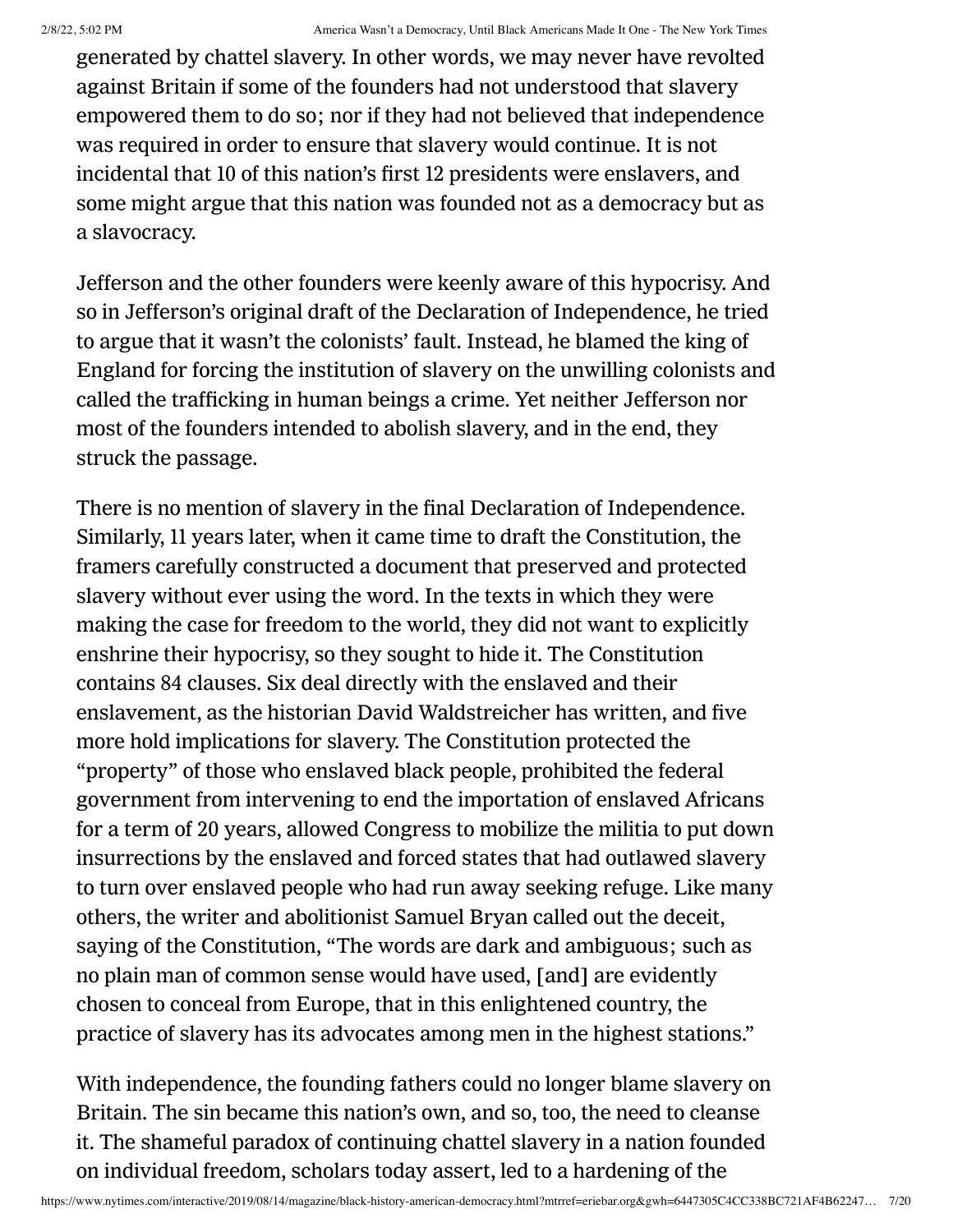Cottrol and Raymond T. Diamond, white Americans, whether they racial caste system. This ideology, reinforced not just by laws but by racist science and literature, maintained that black people were subhuman, a belief that allowed white Americans to live with their betrayal. By the early 1800s, according to the legal historians Leland B. Ware, Robert J. engaged in slavery or not, "had a considerable psychological as well as economic investment in the doctrine of black inferiority." While liberty was the inalienable right of the people who would be considered white, enslavement and subjugation became the natural station of people who had any discernible drop of "black" blood.

The Supreme Court enshrined this thinking in the law in its 1857 Dred Scott decision, ruling that black people, whether enslaved or free, came from a "slave" race. This made them inferior to white people and, therefore, incompatible with American democracy. Democracy was for citizens, and the "Negro race," the court ruled, was "a separate class of persons," which the founders had "not regarded as a portion of the people or citizens of the Government" and had "no rights which a white man was bound to respect." This belief, that black people were not merely enslaved but were a slave race, became the root of the endemic racism that we still cannot purge from this nation to this day. If black people could not ever be citizens, if they were a caste apart from all other humans, then they did not require the rights bestowed by the Constitution, and the "we" in the "We the People" was not a lie.

On Aug. 14, 1862, a mere five years after the nation's highest courts declared that no black person could be an American citizen, President Abraham Lincoln called a group of five esteemed free black men to the White House for a meeting. It was one of the few times that black people had ever been invited to the White House as guests. The Civil War had been raging for more than a year, and black abolitionists, who had been increasingly pressuring Lincoln to end slavery, must have felt a sense of great anticipation and pride.

The war was not going well for Lincoln. Britain was contemplating whether to intervene on the Confederacy's behalf, and Lincoln, unable to draw enough new white volunteers for the war, was forced to reconsider his opposition to allowing black Americans to fight for their own liberation. The president was weighing a proclamation that threatened to emancipate all enslaved people in the states that had seceded from the Union if the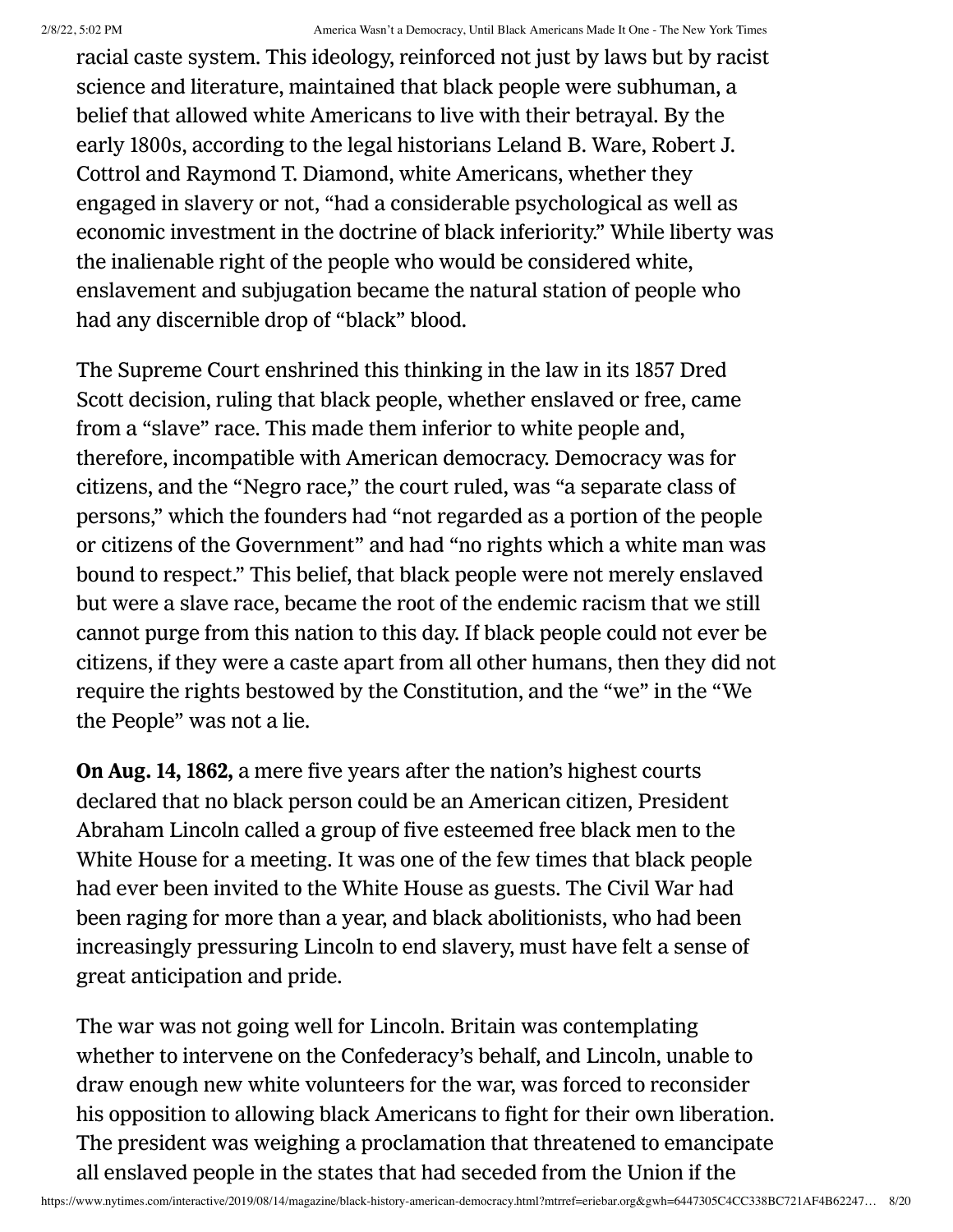a cruel system at odds with American ideals, but he also opposed black states did not end the rebellion. The proclamation would also allow the formerly enslaved to join the Union army and fight against their former "masters." But Lincoln worried about what the consequences of this radical step would be. Like many white Americans, he opposed slavery as equality. He believed that free black people were a "troublesome presence" incompatible with a democracy intended only for white people. "Free them, and make them politically and socially our equals?" he had said four years earlier. "My own feelings will not admit of this; and if mine would, we well know that those of the great mass of white people will not."

That August day, as the men arrived at the White House, they were greeted by the towering Lincoln and a man named James Mitchell, who eight days before had been given the title of a newly created position called the commissioner of emigration. This was to be his first assignment. After exchanging a few niceties, Lincoln got right to it. He informed his guests that he had gotten Congress to appropriate funds to ship black people, once freed, to another country.

"Why should they leave this country? This is, perhaps, the first question for proper consideration," Lincoln told them. "You and we are different races. ... Your race suffer very greatly, many of them, by living among us, while ours suffer from your presence. In a word, we suffer on each side."

You can imagine the heavy silence in that room, as the weight of what the president said momentarily stole the breath of these five black men. It was 243 years to the month since the first of their ancestors had arrived on these shores, before Lincoln's family, long before most of the white people insisting that this was not their country. The Union had not entered the war to end slavery but to keep the South from splitting off, yet black men had signed up to fight. Enslaved people were fleeing their forced-labor camps, which we like to call plantations, trying to join the effort, serving as spies, sabotaging confederates, taking up arms for his cause as well as their own. And now Lincoln was blaming them for the war. "Although many men engaged on either side do not care for you one way or the other ... without the institution of slavery and the colored race as a basis, the war could not have an existence," the president told them. "It is better for us both, therefore, to be separated."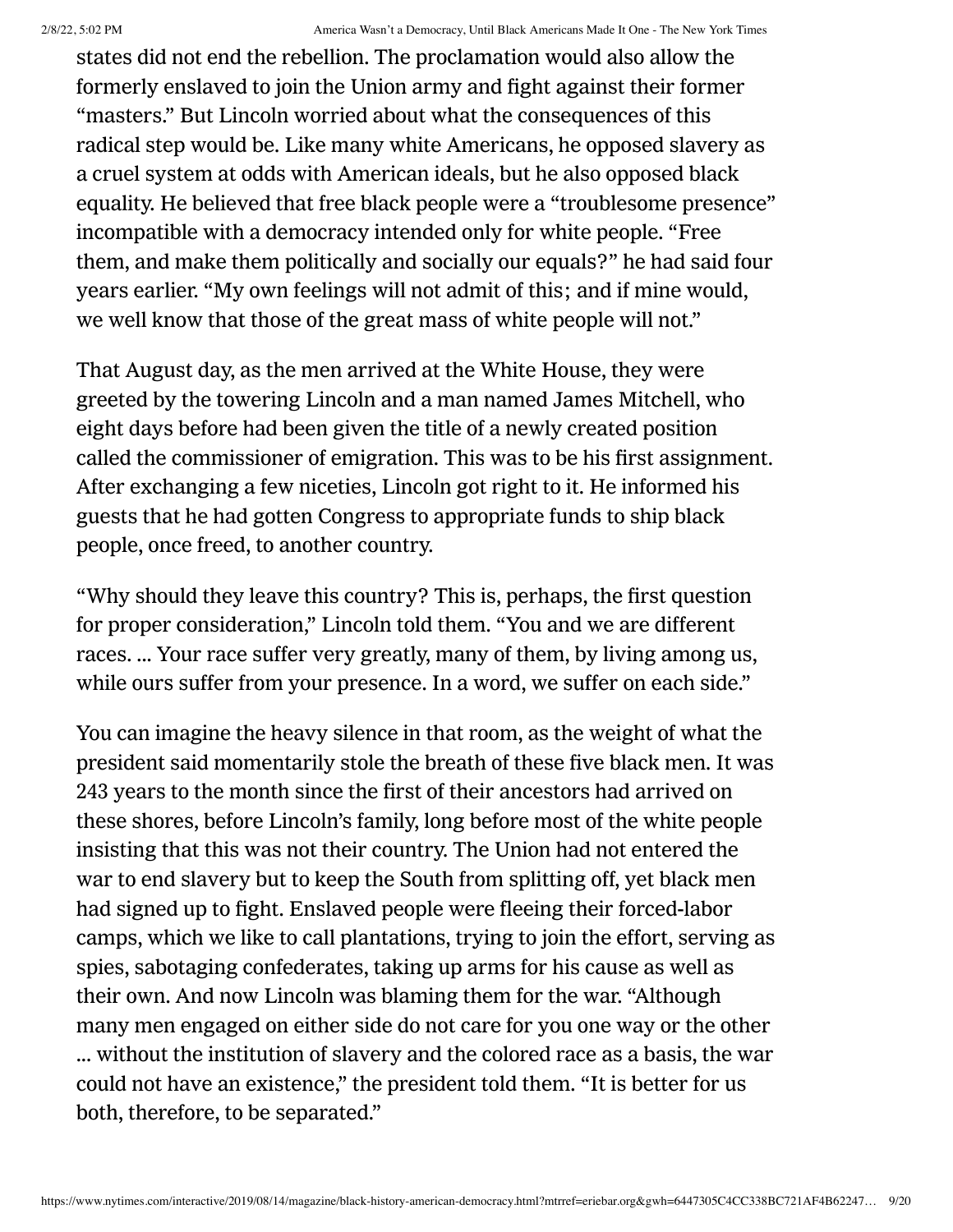As Lincoln closed the remarks, Edward Thomas, the delegation's chairman, informed the president, perhaps curtly, that they would consult on his proposition. "Take your full time," Lincoln said. "No hurry at all."

Nearly three years after that White House meeting, Gen. Robert E. Lee surrendered at Appomattox. By summer, the Civil War was over, and four million black Americans were suddenly free. Contrary to Lincoln's view, most were not inclined to leave, agreeing with the sentiment of a resolution against black colonization put forward at a convention of black leaders in New York some decades before: "This is our home, and this our country. Beneath its sod lie the bones of our fathers. ... Here we were born, and here we will die."

That the formerly enslaved did not take up Lincoln's offer to abandon these lands is an astounding testament to their belief in this nation's founding ideals. As W.E.B. Du Bois wrote, "Few men ever worshiped Freedom with half such unquestioning faith as did the American Negro for two centuries." Black Americans had long called for universal equality and believed, as the abolitionist Martin Delany said, "that God has made of one blood all the nations that dwell on the face of the earth." Liberated by war, then, they did not seek vengeance on their oppressors as Lincoln and so many other white Americans feared. They did the opposite. During this nation's brief period of Reconstruction, from 1865 to 1877, formerly enslaved people zealously engaged with the democratic process. With federal troops tempering widespread white violence, black Southerners started branches of the Equal Rights League — one of the nation's first human rights organizations — to fight discrimination and organize voters; they headed in droves to the polls, where they placed other formerly enslaved people into seats that their enslavers had once held. The South, for the first time in the history of this country, began to resemble a democracy, with black Americans elected to local, state and federal offices. Some 16 black men served in Congress — including Hiram Revels of Mississippi, who became the first black man elected to the Senate. (Demonstrating just how brief this period would be, Revels, along with Blanche Bruce, would go from being the first black man elected to the last for nearly a hundred years, until Edward Brooke of Massachusetts took office in 1967.) More than 600 black men served in Southern state legislatures and hundreds more in local positions.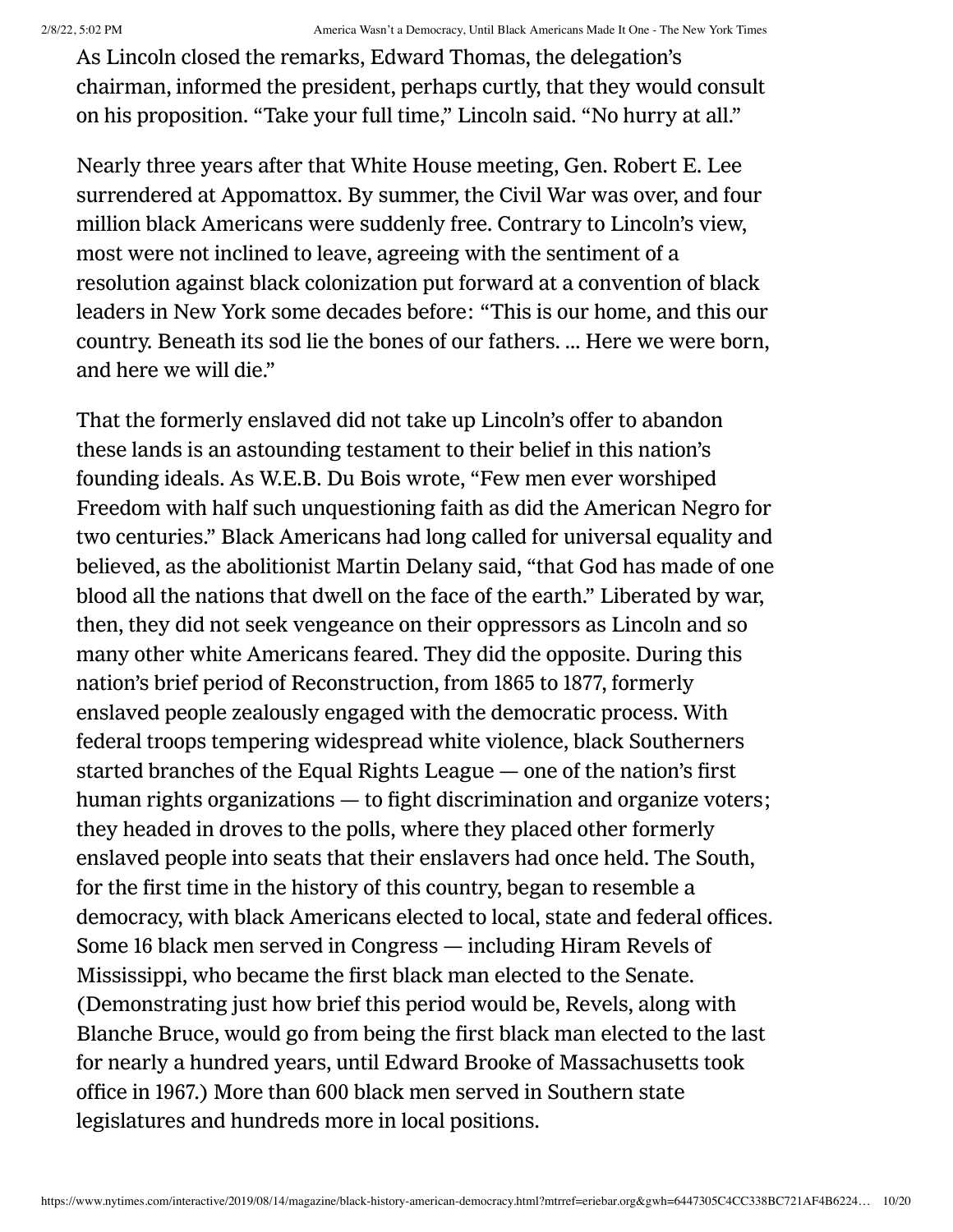accommodation and housing. Perhaps their biggest achievement was the These black officials joined with white Republicans, some of whom came down from the North, to write the most egalitarian state constitutions the South had ever seen. They helped pass more equitable tax legislation and laws that prohibited discrimination in public transportation, establishment of that most democratic of American institutions: the public school. Public education effectively did not exist in the South before Reconstruction. The white elite sent their children to private schools, while poor white children went without an education. But newly freed black people, who had been prohibited from learning to read and write during slavery, were desperate for an education. So black legislators successfully pushed for a universal, state-funded system of schools — not just for their own children but for white children, too. Black legislators also helped pass the first compulsory education laws in the region. Southern children, black and white, were now required to attend schools like their Northern counterparts. Just five years into Reconstruction, every Southern state had enshrined the right to a public education for all children into its

constitution. In some states, like Louisiana and South Carolina, small numbers of black and white children, briefly, attended schools together.

Led by black activists and a Republican Party pushed left by the blatant recalcitrance of white Southerners, the years directly after slavery saw the greatest expansion of human and civil rights this nation would ever see. In 1865, Congress passed the 13th Amendment, making the United States one of the last nations in the Americas to outlaw slavery. The following year, black Americans, exerting their new political power, pushed white legislators to pass the Civil Rights Act, the nation's first such law and one of the most expansive pieces of civil rights legislation Congress has ever passed. It codified black American citizenship for the first time, prohibited housing discrimination and gave all Americans the right to buy and inherit property, make and enforce contracts and seek redress from courts. In 1868, Congress ratified the 14th Amendment, ensuring citizenship to any person born in the United States. Today, thanks to this amendment, every child born here to a European, Asian, African, Latin American or Middle Eastern immigrant gains automatic citizenship. The 14th Amendment also, for the first time, constitutionally guaranteed equal protection under the law. Ever since, nearly all other marginalized groups have used the 14th Amendment in their fights for equality (including the recent successful arguments before the Supreme Court on behalf of same-sex marriage).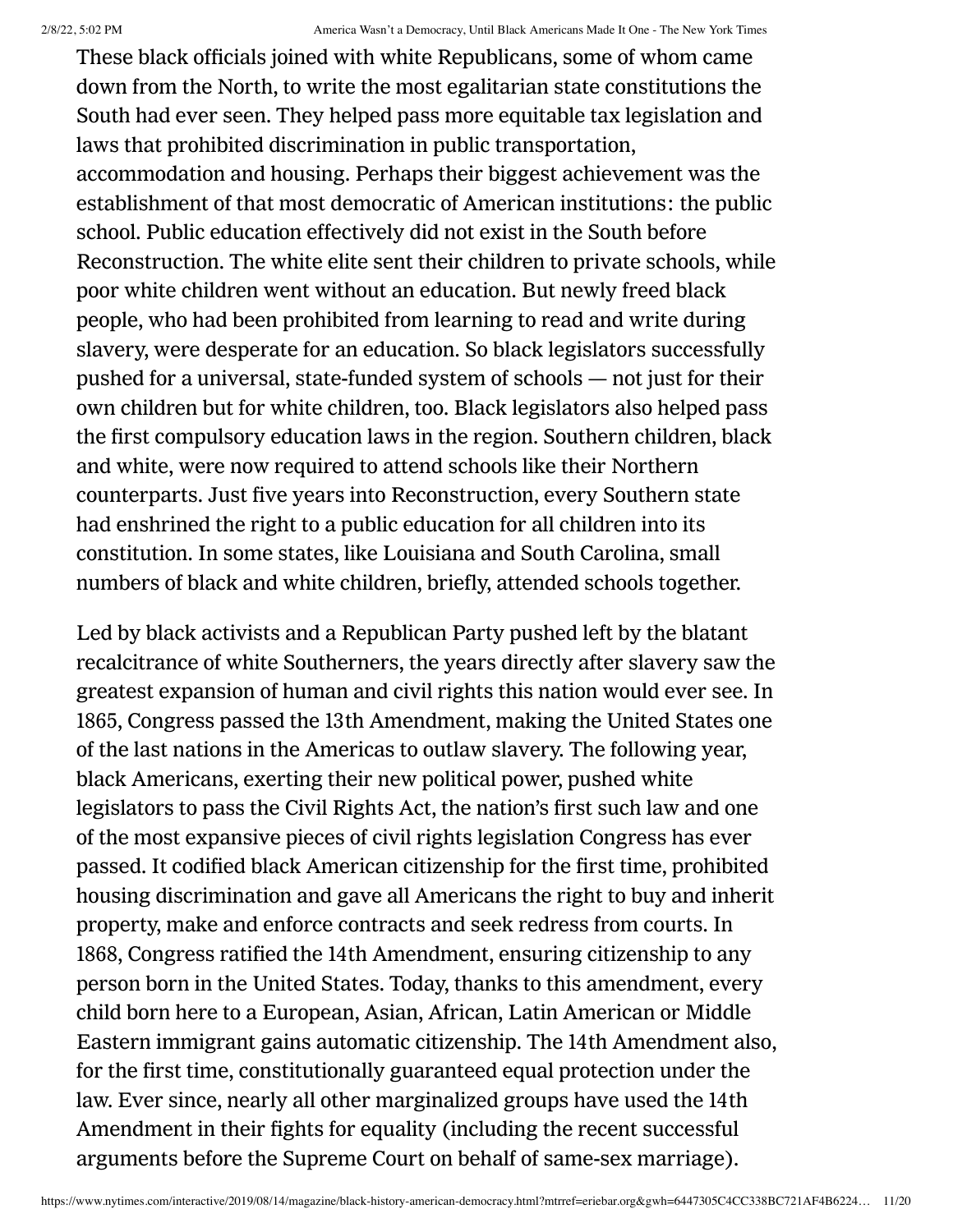Finally, in 1870, Congress passed the 15th Amendment, guaranteeing the most critical aspect of democracy and citizenship — the right to vote — to all men regardless of "race, color, or previous condition of servitude."

For this fleeting moment known as Reconstruction, the majority in Congress seemed to embrace the idea that out of the ashes of the Civil War, we could create the multiracial democracy that black Americans envisioned even if our founding fathers did not.

## But it would not last.

Anti-black racism runs in the very DNA of this country, as does the belief, so well articulated by Lincoln, that black people are the obstacle to [national unity. The many gains of Reconstruction were met with](https://www.nytimes.com/interactive/2019/08/14/magazine/republicans-racism-african-americans.html) fierce white resistance throughout the South, including unthinkable violence against the formerly enslaved, wide-scale voter suppression, electoral fraud and even, in some extreme cases, the overthrow of democratically elected biracial governments. Faced with this unrest, the federal government decided that black people were the cause of the problem and that for unity's sake, it would leave the white South to its own devices. In 1877, President Rutherford B. Hayes, in order to secure a compromise with Southern Democrats that would grant him the presidency in a contested election, agreed to pull federal troops from the South. With the troops gone, white Southerners quickly went about eradicating the gains of Reconstruction. The systemic white suppression of black life was so severe that this period between the 1880s and the 1920 and '30s became known as the Great Nadir, or the second slavery. Democracy would not return to the South for nearly a century.

White Southerners of all economic classes, on the other hand, thanks in significant part to the progressive policies and laws black people had championed, experienced substantial improvement in their lives even as they forced black people back into a quasi slavery. As Waters McIntosh, who had been enslaved in South Carolina, lamented, "It was the poor white man who was freed by the war, not the Negroes."

Georgia pines flew past the windows of the Greyhound bus carrying Isaac Woodard home to Winnsboro, S.C. After serving four years in the Army in World War II, where Woodard had earned a battle star, he was given an honorable discharge earlier that day at Camp Gordon and was headed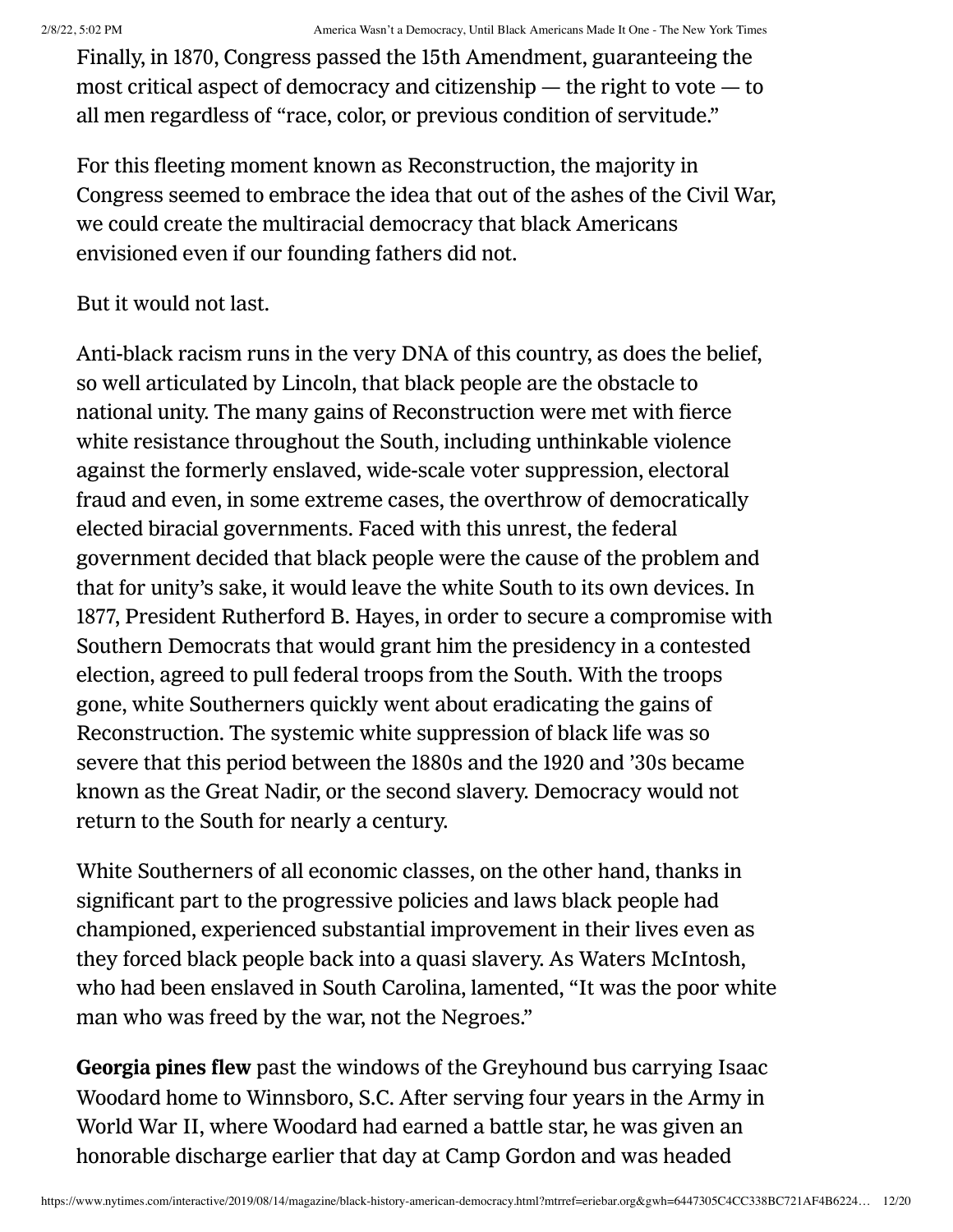2/8/22, 5:02 PM America Wasn't a Democracy, Until Black Americans Made It One - The New York Times

uniform, Woodard stepped from the stairs and saw the police waiting for home to meet his wife. When the bus stopped at a small drugstore an hour outside Atlanta, Woodard got into a brief argument with the white driver after asking if he could use the restroom. About half an hour later, the driver stopped again and told Woodard to get off the bus. Crisp in his him. Before he could speak, one of the officers struck him in his head with a billy club, beating him so badly that he fell unconscious. The blows to Woodard's head were so severe that when he woke in a jail cell the next day, he could not see. The beating occurred just  $4\frac{1}{2}$  hours after his military discharge. At 26, Woodard would never see again.

There was nothing unusual about Woodard's horrific maiming. It was part of a wave of systemic violence deployed against black Americans after Reconstruction, in both the North and the South. As the egalitarian spirit of post-Civil War America evaporated under the desire for national reunification, black Americans, simply by existing, served as a problematic reminder of this nation's failings. White America dealt with this inconvenience by constructing a savagely enforced system of racial apartheid that excluded black people almost entirely from mainstream American life — a system so grotesque that Nazi Germany would later take inspiration from it for its own racist policies.

Despite the guarantees of equality in the 14th Amendment, the Supreme Court's landmark Plessy v. Ferguson decision in 1896 declared that the racial segregation of black Americans was constitutional. With the blessing of the nation's highest court and no federal will to vindicate black rights, starting in the late 1800s, Southern states passed a series of laws and codes meant to make slavery's racial caste system permanent by denying black people political power, social equality and basic dignity. They passed literacy tests to keep black people from voting and created all-white primaries for elections. Black people were prohibited from serving on juries or testifying in court against a white person. South Carolina prohibited white and black textile workers from using the same doors. Oklahoma forced phone companies to segregate phone booths. Memphis had separate parking spaces for black and white drivers. Baltimore passed an ordinance outlawing black people from moving onto a block more than half white and white people from moving onto a block more than half black. Georgia made it illegal for black and white people to be buried next to one another in the same cemetery. Alabama barred black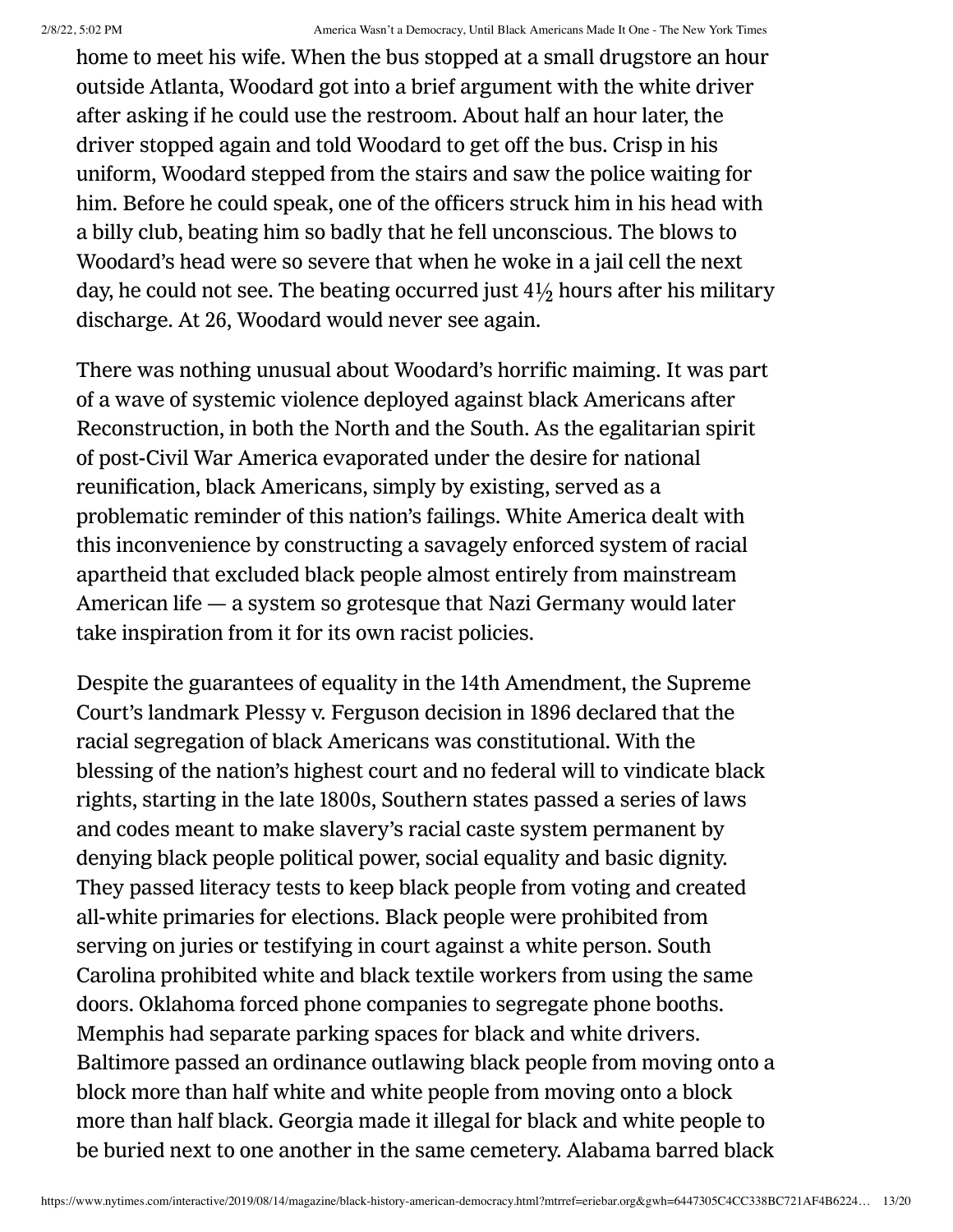policies that segregated black people into slum neighborhoods and into people from using public libraries that their own tax dollars were paying for. Black people were expected to jump off the sidewalk to let white people pass and call all white people by an honorific, though they received none no matter how old they were. In the North, white politicians implemented inferior all-black schools, operated whites-only public pools and held white and "colored" days at the country fair, and white businesses regularly denied black people service, placing "Whites Only" signs in their windows. States like California joined Southern states in barring black people from marrying white people, while local school boards in Illinois and New Jersey mandated segregated schools for black and white children.

This caste system was maintained through wanton racial terrorism. And black veterans like Woodard, especially those with the audacity to wear their uniform, had since the Civil War been the target of a particular violence. This intensified during the two world wars because white people understood that once black men had gone abroad and experienced life outside the suffocating racial oppression of America, they were unlikely to quietly return to their subjugation at home. As Senator James K. Vardaman of Mississippi said on the Senate floor during World War I, black servicemen returning to the South would "inevitably lead to disaster." Giving a black man "military airs" and sending him to defend the flag would bring him "to the conclusion that his political rights must be respected."

Many white Americans saw black men in the uniforms of America's armed services not as patriotic but as exhibiting a dangerous pride. Hundreds of black veterans were beaten, maimed, shot and lynched. We like to call those who lived during World War II the Greatest Generation, but that allows us to ignore the fact that many of this generation fought for democracy abroad while brutally suppressing democracy for millions of American citizens. During the height of racial terror in this country, black Americans were not merely killed but castrated, burned alive and dismembered with their body parts displayed in storefronts. This violence was meant to terrify and control black people, but perhaps just as important, it served as a psychological balm for white supremacy: You would not treat human beings this way. The extremity of the violence was a symptom of the psychological mechanism necessary to absolve white Americans of their country's original sin. To answer the question of how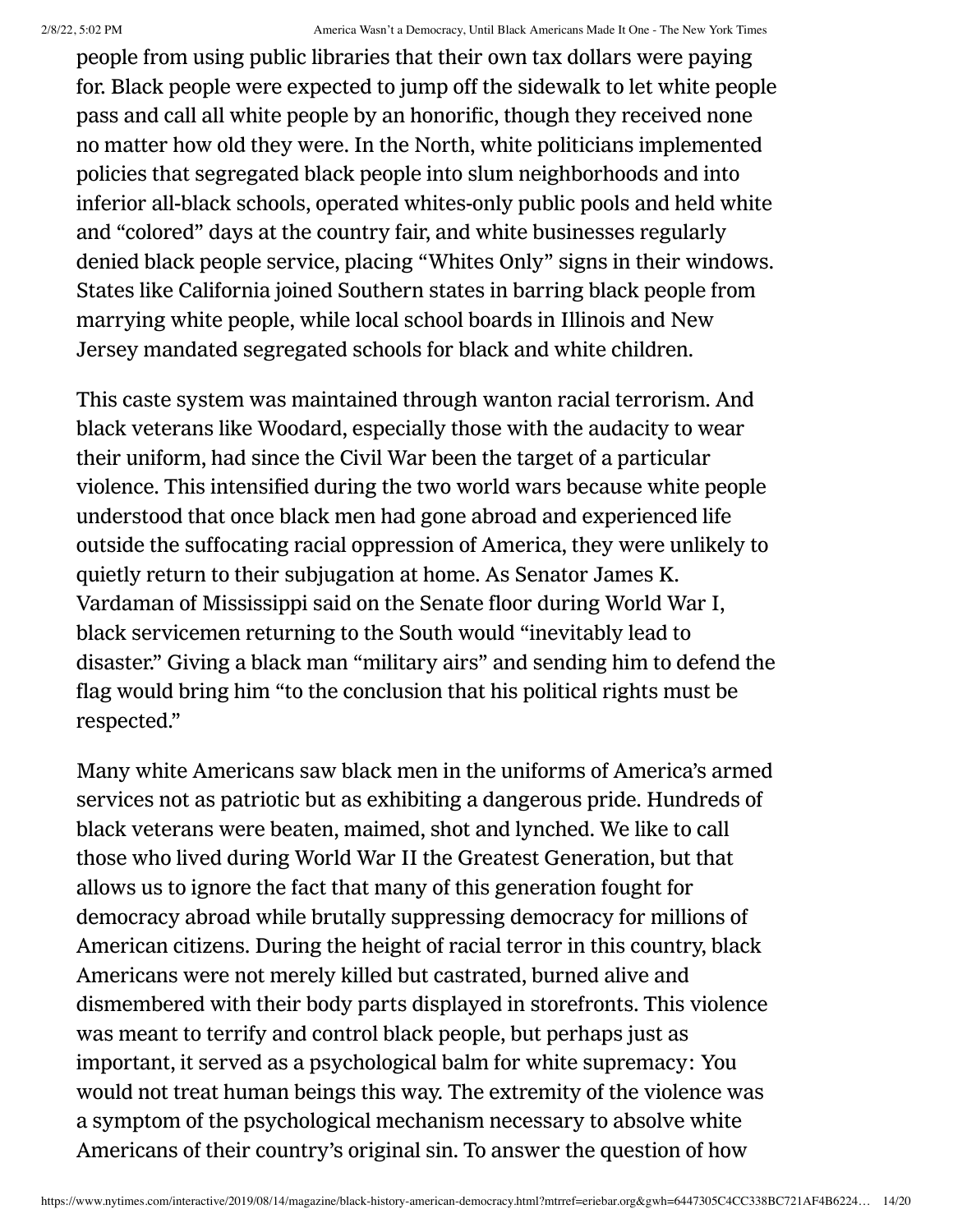they could prize liberty abroad while simultaneously denying liberty to an entire race back home, white Americans resorted to the same racist ideology that Jefferson and the framers had used at the nation's founding.

This ideology  $-$  that black people belonged to an inferior, subhuman race — did not simply disappear once slavery ended. If the formerly enslaved and their descendants became educated, if we thrived in the jobs white people did, if we excelled in the sciences and arts, then the entire justification for how this nation allowed slavery would collapse. Free black people posed a danger to the country's idea of itself as exceptional; we held up the mirror in which the nation preferred not to peer. And so the inhumanity visited on black people by every generation of white America justified the inhumanity of the past.

Just as white Americans feared, World War II ignited what became black Americans' second sustained effort to make democracy real. As the editorial board of the black newspaper The Pittsburgh Courier wrote, "We wage a two-pronged attack against our enslavers at home and those abroad who will enslave us." Woodard's blinding is largely seen as one of the catalysts for the decades-long rebellion we have come to call the civil rights movement. But it is useful to pause and remember that this was the second mass movement for black civil rights, the first being Reconstruction. As the centennial of slavery's end neared, black people were still seeking the rights they had fought for and won after the Civil War: the right to be treated equally by public institutions, which was guaranteed in 1866 with the Civil Rights Act; the right to be treated as full citizens before the law, which was guaranteed in 1868 by the 14th Amendment; and the right to vote, which was guaranteed in 1870 by the 15th Amendment. In response to black demands for these rights, white Americans strung them from trees, beat them and dumped their bodies in muddy rivers, assassinated them in their front yards, firebombed them on buses, mauled them with dogs, peeled back their skin with fire hoses and murdered their children with explosives set off inside a church.

For the most part, black Americans fought back alone. Yet we never fought only for ourselves. The bloody freedom struggles of the civil rights movement laid the foundation for every other modern rights struggle. This nation's white founders set up a decidedly undemocratic Constitution that excluded women, Native Americans and black people, and did not provide the vote or equality for most Americans. But the laws born out of black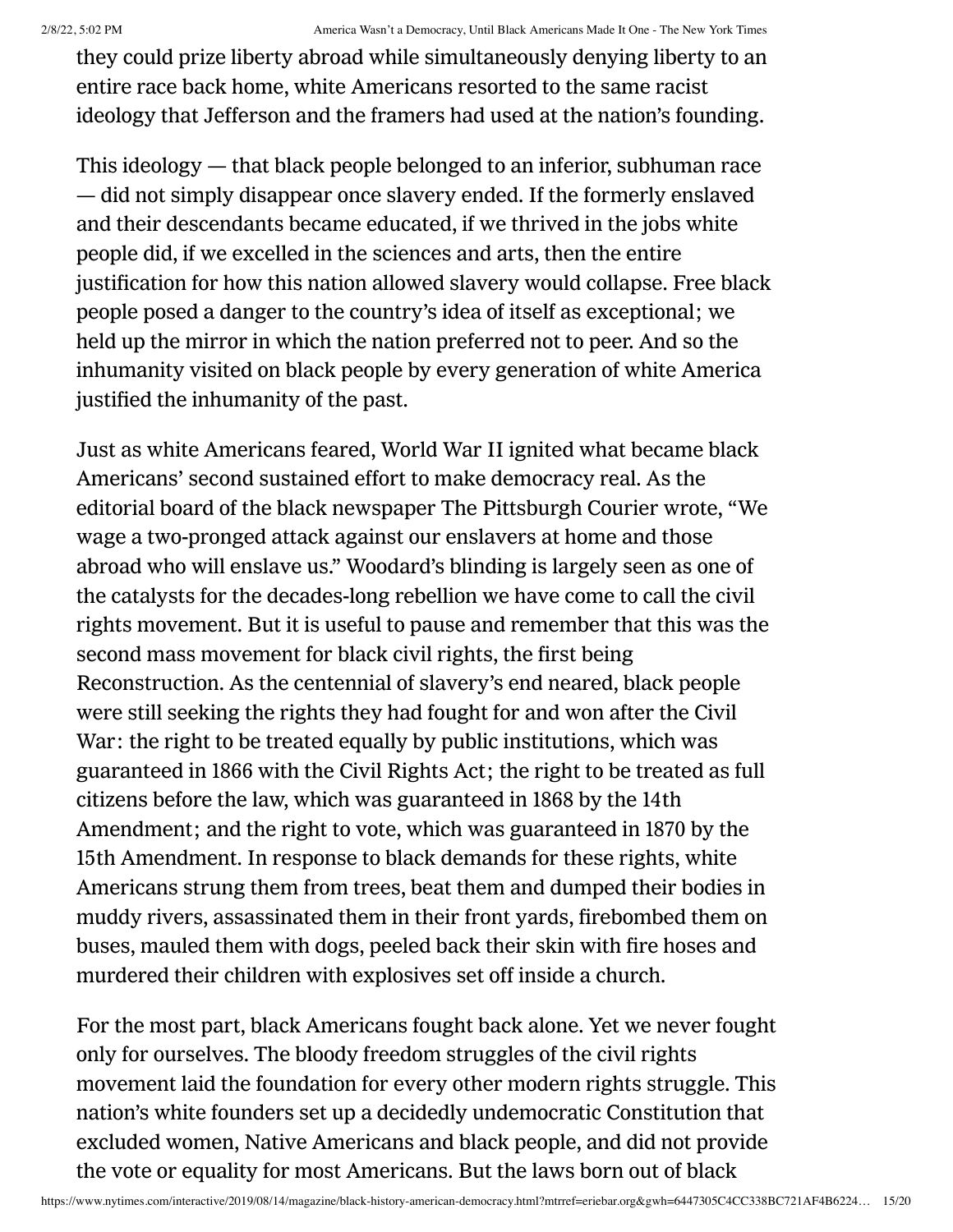system intended to keep this country white. Because of black Americans, resistance guarantee the franchise for all and ban discrimination based not just on race but on gender, nationality, religion and ability. It was the civil rights movement that led to the passage of the Immigration and Nationality Act of 1965, which upended the racist immigration quota black and brown immigrants from across the globe are able to come to the United States and live in a country in which legal discrimination is no longer allowed. It is a truly American irony that some Asian-Americans, among the groups able to immigrate to the United States because of the black civil rights struggle, are now suing universities to end programs designed to help the descendants of the enslaved.

No one cherishes freedom more than those who have not had it. And to this day, black Americans, more than any other group, embrace the democratic ideals of a common good. We are the most likely to support programs like universal health care and a higher minimum wage, and to oppose programs that harm the most vulnerable. For instance, black Americans suffer the most from violent crime, yet we are the most opposed to capital punishment. Our unemployment rate is nearly twice that of white Americans, yet we are still the most likely of all groups to say this nation should take in refugees.

The truth is that as much democracy as this nation has today, it has been borne on the backs of black resistance. Our founding fathers may not have actually believed in the ideals they espoused, but black people did. As one scholar, Joe R. Feagin, put it, "Enslaved African-Americans have been among the foremost freedom-fighters this country has produced." For generations, we have believed in this country with a faith it did not deserve. Black people have seen the worst of America, yet, somehow, we still believe in its best.

They say our people were born on the water.

When it occurred, no one can say for certain. Perhaps it was in the second week, or the third, but surely by the fourth, when they had not seen their land or any land for so many days that they lost count. It was after fear had turned to despair, and despair to resignation, and resignation to an abiding understanding. The teal eternity of the Atlantic Ocean had severed them so completely from what had once been their home that it was as if nothing had ever existed before, as if everything and everyone they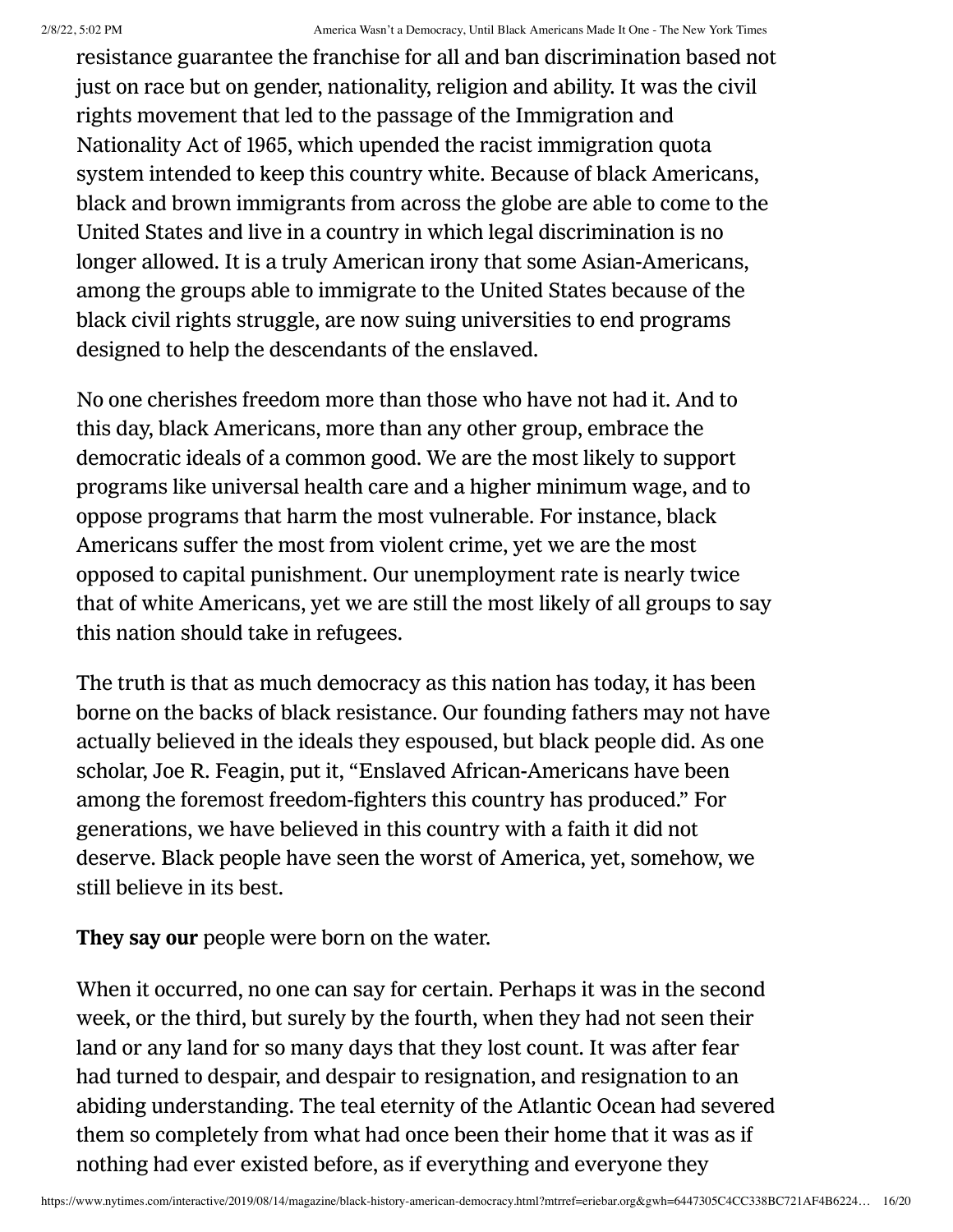cherished had simply vanished from the earth. They were no longer Mbundu or Akan or Fulani. These men and women from many different nations, all shackled together in the suffocating hull of the ship, they were one people now.

Just a few months earlier, they had families, and farms, and lives and dreams. They were free. They had names, of course, but their enslavers did not bother to record them. They had been made black by those people who believed that they were white, and where they were heading, black equaled "slave," and slavery in America required turning human beings into property by stripping them of every element that made them individuals. This process was called seasoning, in which people stolen from western and central Africa were forced, often through torture, to stop speaking their native tongues and practicing their native religions.

But as the sociologist Glenn Bracey wrote, "Out of the ashes of white denigration, we gave birth to ourselves." For as much as white people tried to pretend, black people were not chattel. And so the process of seasoning, instead of erasing identity, served an opposite purpose: In the void, we forged a new culture all our own.

Today, our very manner of speaking recalls the Creole languages that enslaved people innovated in order to communicate both with Africans speaking various dialects and the English-speaking people who enslaved them. Our style of dress, the extra flair, stems back to the desires of enslaved people — shorn of all individuality — to exert their own identity. Enslaved people would wear their hat in a jaunty manner or knot their head scarves intricately. Today's avant-garde nature of black hairstyles and fashion displays a vibrant reflection of enslaved people's [determination to feel fully human through self-expression.](https://www.nytimes.com/interactive/2019/08/14/magazine/music-black-culture-appropriation.html)  The improvisational quality of black art and music comes from a culture that because of constant disruption could not cling to convention. Black naming practices, so often impugned by mainstream society, are themselves an act of resistance. Our last names belong to the white people who once owned us. That is why the insistence of many black Americans, particularly those most marginalized, to give our children names that we create, that are neither European nor from Africa, a place we have never been, is an act of self-determination. When the world listens to quintessential American music, it is our voice they hear. The sorrow songs we sang in the fields to soothe our physical pain and find hope in a freedom we did not expect to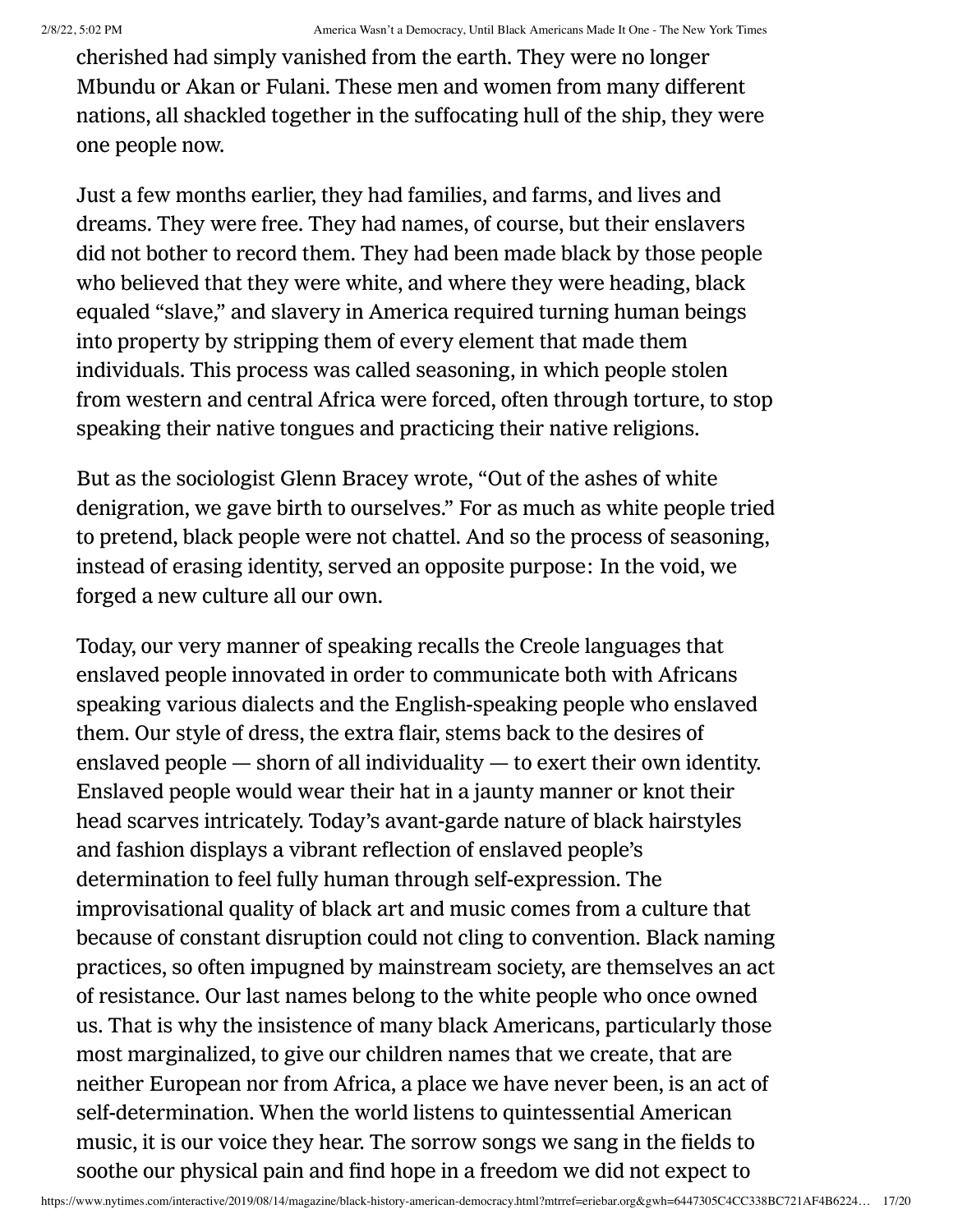teenagers too poor to buy instruments used old records to create a new know until we died became American gospel. Amid the devastating violence and poverty of the Mississippi Delta, we birthed jazz and blues. And it was in the deeply impoverished and segregated neighborhoods where white Americans forced the descendants of the enslaved to live that music known as hip-hop.

Our speech and fashion and the drum of our music echoes Africa but is not African. Out of our unique isolation, both from our native cultures and from white America, we forged this nation's most significant original culture. In turn, "mainstream" society has coveted our style, our slang and our song, seeking to appropriate the one truly American culture as its own. As Langston Hughes wrote in 1926, "They'll see how beautiful I am/And be ashamed —/I, too, am America."

For centuries, white Americans have been trying to solve the "Negro problem." They have dedicated thousands of pages to this endeavor. It is common, still, to point to rates of black poverty, out-of-wedlock births, crime and college attendance, as if these conditions in a country built on a racial caste system are not utterly predictable. But crucially, you cannot view those statistics while ignoring another: that black people were enslaved here longer than we have been free.

At 43, I am part of the first generation of black Americans in the history of the United States to be born into a society in which black people had full rights of citizenship. Black people suffered under slavery for 250 years; we have been legally "free" for just 50. Yet in that briefest of spans, despite continuing to face rampant discrimination, and despite there never having been a genuine effort to redress the wrongs of slavery and the century of racial apartheid that followed, black Americans have made astounding progress, not only for ourselves but also for all Americans.

What if America understood, finally, in this 400th year, that we have never been the problem but the solution?

When I was a child  $-$  I must have been in fifth or sixth grade  $-$  a teacher gave our class an assignment intended to celebrate the diversity of the great American melting pot. She instructed each of us to write a short report on our ancestral land and then draw that nation's flag. As she turned to write the assignment on the board, the other black girl in class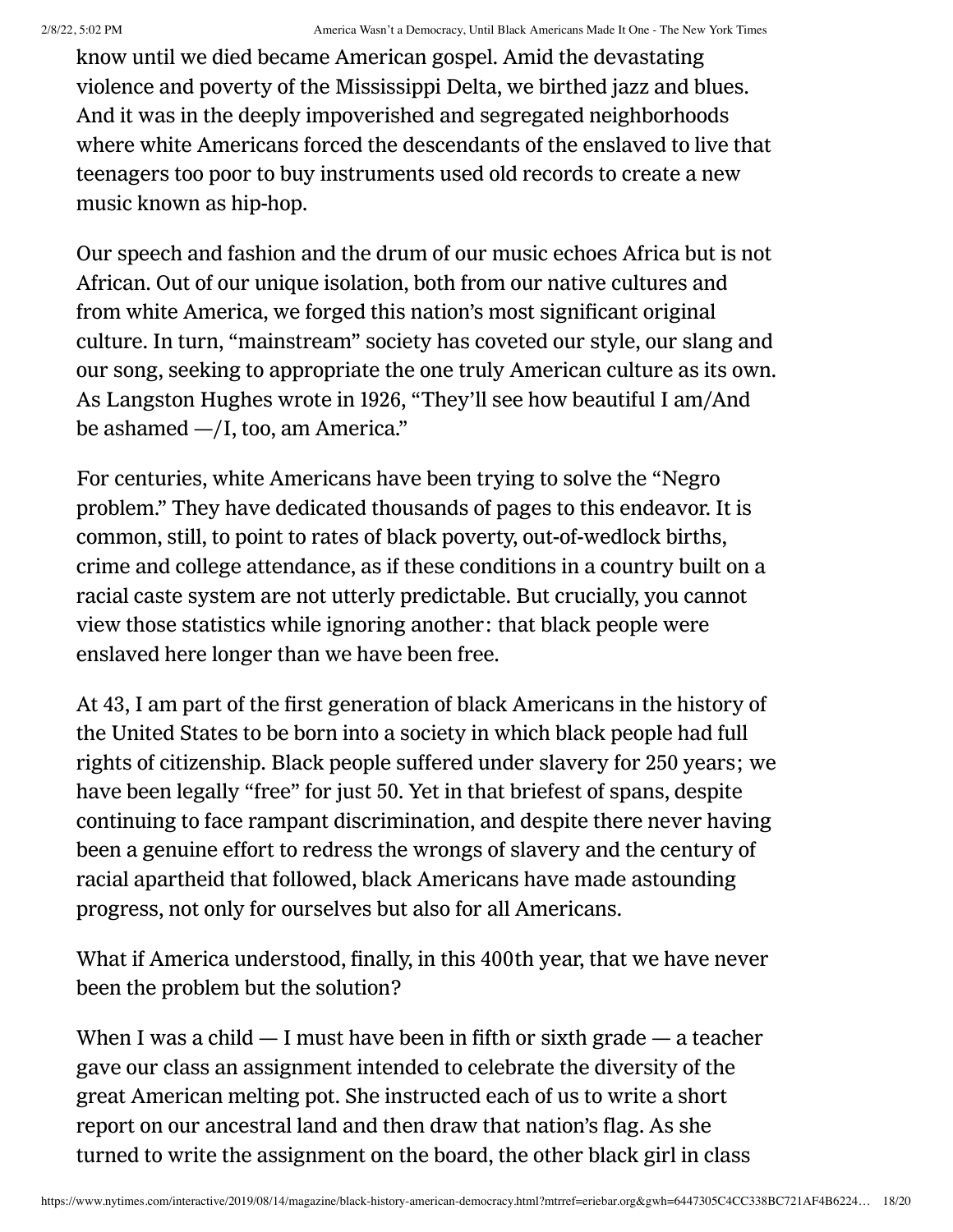distance between the white kids and us. In the end, I walked over to the locked eyes with me. Slavery had erased any connection we had to an African country, and even if we tried to claim the whole continent, there was no "African" flag. It was hard enough being one of two black kids in the class, and this assignment would just be another reminder of the globe near my teacher's desk, picked a random African country and claimed it as my own.

I wish, now, that I could go back to the younger me and tell her that her people's ancestry started here, on these lands, and to boldly, proudly, draw the stars and those stripes of the American flag.

We were told once, by virtue of our bondage, that we could never be American. But it was by virtue of our bondage that we became the most American of all.

## **Correction** August 15, 2019

*An earlier version of this article referred incorrectly to the signing of the Declaration of Independence. It was approved on July 4, 1776, not signed by Congress on that date. The article also misspelled the surname of a Revolutionary War-era writer. He was Samuel Bryan, not Byron.*

## Editors' Note March 11, 2020

*A passage has been adjusted to make clear that a desire to protect slavery was among the motivations of some of the colonists who fought the Revolutionary War, not among the motivations of all of them. [Read more.](https://www.nytimes.com/2020/03/11/magazine/an-update-to-the-1619-project.html)*

Nikole Hannah-Jones is a staff writer for the magazine. A 2017 MacArthur fellow, she has won a National Magazine Award, a Peabody Award and a George Polk Award. Adam **Pendleton** is an artist known for conceptually rigorous and formally inventive paintings, collages, videos and installations that address history and contemporary culture.

The 1619 [Project](https://www.nytimes.com/interactive/2019/08/14/magazine/1619-america-slavery.html) is an ongoing initiative from The New York Times Magazine that began in August 2019, the 400th anniversary of the beginning of American slavery. It aims to reframe the country's history by placing the consequences of slavery and the contributions of black [American](https://www.nytimes.com/2021/11/09/magazine/1619-project-us-history.html)s at the very center of our national narrative. Read more: 1619 and American History | The 1619 [Project](https://1619books.com/) Book